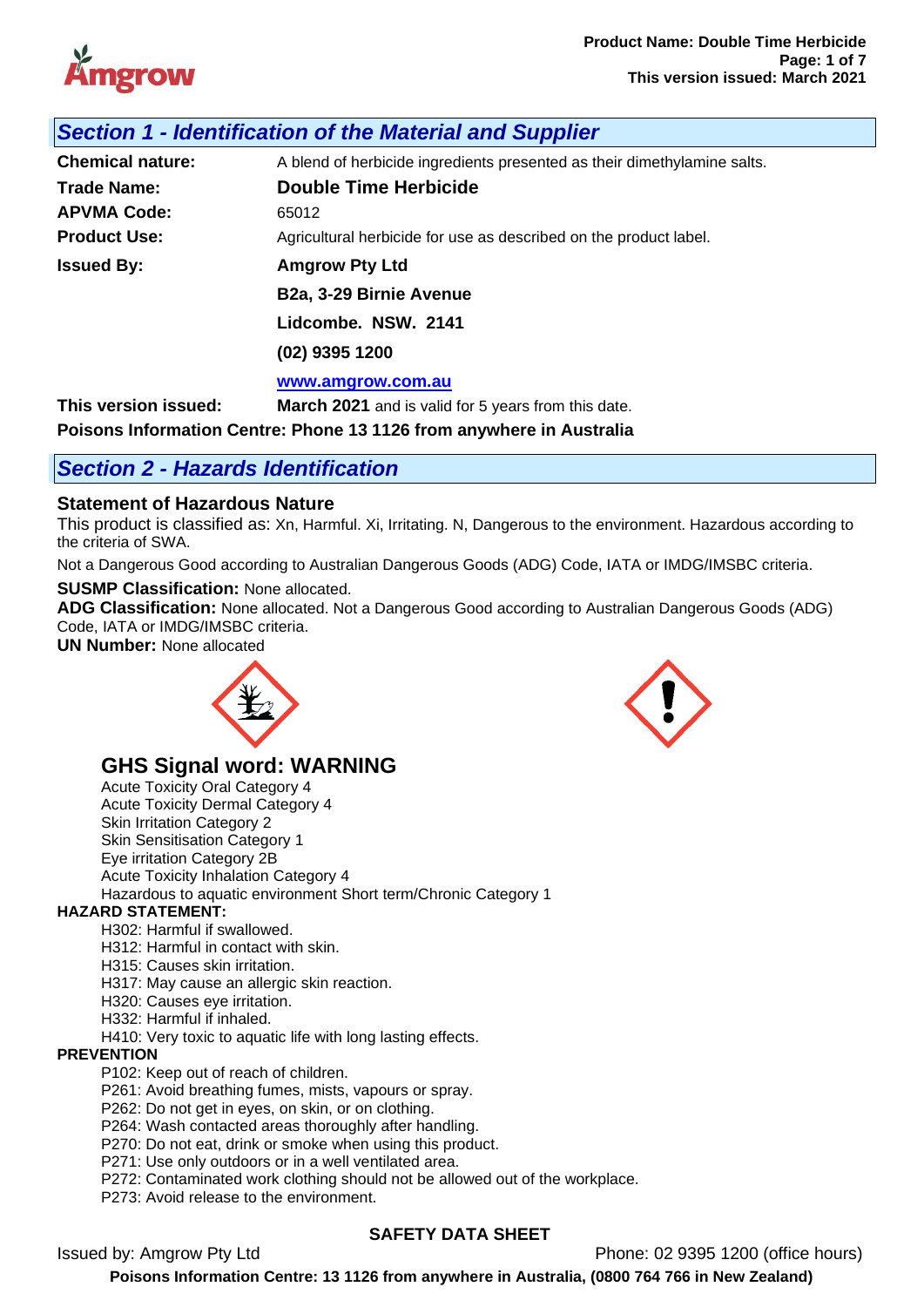

P280: Wear protective gloves, protective clothing and eye or face protection.

#### **RESPONSE**

P362: Take off contaminated clothing and wash before reuse.

P301+P312: IF SWALLOWED: Call a POISON CENTRE or doctor if you feel unwell.

P301+P330+P331: IF SWALLOWED: Rinse mouth. Do NOT induce vomiting.

P302+P352: IF ON SKIN: Wash with plenty of soap and water.

P304+P340: IF INHALED: Remove victim to fresh air and keep at rest in a position comfortable for breathing. P305+P351+P338: IF IN EYES: Rinse cautiously with water for several minutes. Remove contact lenses, if present and easy to do. Continue rinsing.

P333+P313: If skin irritation or rash occurs: Get medical advice.

P337+P313: If eye irritation persists: Get medical advice.

P391: Collect spillage.

P370+P378: In case of fire, use carbon dioxide, dry chemical, foam, water fog.

#### **STORAGE**

P410: Protect from sunlight.

P402+P404: Store in a dry place. Store in a closed container.

P403+P235: Store in a well-ventilated place. Keep cool.

#### **DISPOSAL**

P501: Dispose of contents and containers as specified on the registered label.

#### *Emergency Overview*

**Physical Description & Colour**: Clear brown liquid.

#### **Odour:** Mild amine odour.

**Major Health Hazards:** Symptoms in humans from very high acute exposure could include slurred speech, twitching, jerking and spasms, drooling, low blood pressure, and unconsciousness. harmful by inhalation, in contact with skin, and if swallowed, irritating to eyes and skin, possible skin sensitiser.

| <b>Section 3 - Composition/Information on Ingredients</b> |               |        |                                |         |  |
|-----------------------------------------------------------|---------------|--------|--------------------------------|---------|--|
| <b>Ingredients</b>                                        | <b>CAS No</b> | Conc.% | TWA $(mg/m^3)$ STEL $(mg/m^3)$ |         |  |
| MCPA (as the dimethylamine salt)                          | 94-74-6       | 340g/L | not set                        | not set |  |
| Dicamba (as the dimethylamine salt)                       | 1918-00-9     | 80g/L  | not set                        | not set |  |
| Other non hazardous ingredients                           | various       | to 100 | not set                        | not set |  |

This is a commercial product whose exact ratio of components may vary slightly. Minor quantities of other non hazardous ingredients are also possible.

The SWA TWA exposure value is the average airborne concentration of a particular substance when calculated over a normal 8 hour working day for a 5 day working week. The STEL (Short Term Exposure Limit) is an exposure value that may be equalled (but should not be exceeded) for no longer than 15 minutes and should not be repeated more than 4 times per day. There should be at least 60 minutes between successive exposures at the STEL. The term "peak "is used when the TWA limit, because of the rapid action of the substance, should never be exceeded, even briefly.

# *Section 4 - First Aid Measures*

## **General Information:**

You should call The Poisons Information Centre if you feel that you may have been poisoned, burned or irritated by this product. The number is 13 1126 from anywhere in Australia (0800 764 766 in New Zealand) and is available at all times. Have this SDS with you when you call.

**Inhalation:** If symptoms of poisoning become evident, contact a Poisons Information Centre, or call a doctor at once. Remove source of contamination or move victim to fresh air. If breathing is difficult, oxygen may be beneficial if administered by trained personnel, preferably on a doctor's advice. DO NOT allow victim to move about unnecessarily. Symptoms of pulmonary oedema can be delayed up to 48 hours after exposure.

**Skin Contact:** Wash gently and thoroughly with warm water (use non-abrasive soap if necessary) for 10-20 minutes or until product is removed. Under running water, remove contaminated clothing, shoes and leather goods (e.g. watchbands and belts) and completely decontaminate them before reuse or discard. If irritation persists, repeat flushing and seek medical attention.

**Eye Contact:** Immediately flush the contaminated eye(s) with lukewarm, gently flowing water for 15 minutes or until the product is removed, while holding the eyelid(s) open. Take care not to rinse contaminated water into the unaffected eye or onto the face. Obtain medical attention immediately. Take special care if exposed person is wearing contact lenses.

**Ingestion:** If swallowed, do NOT induce vomiting. Wash mouth with water and contact a Poisons Information Centre, or call a doctor.

## **SAFETY DATA SHEET**

Issued by: Amgrow Pty Ltd **Phone: 02 9395 1200** (office hours)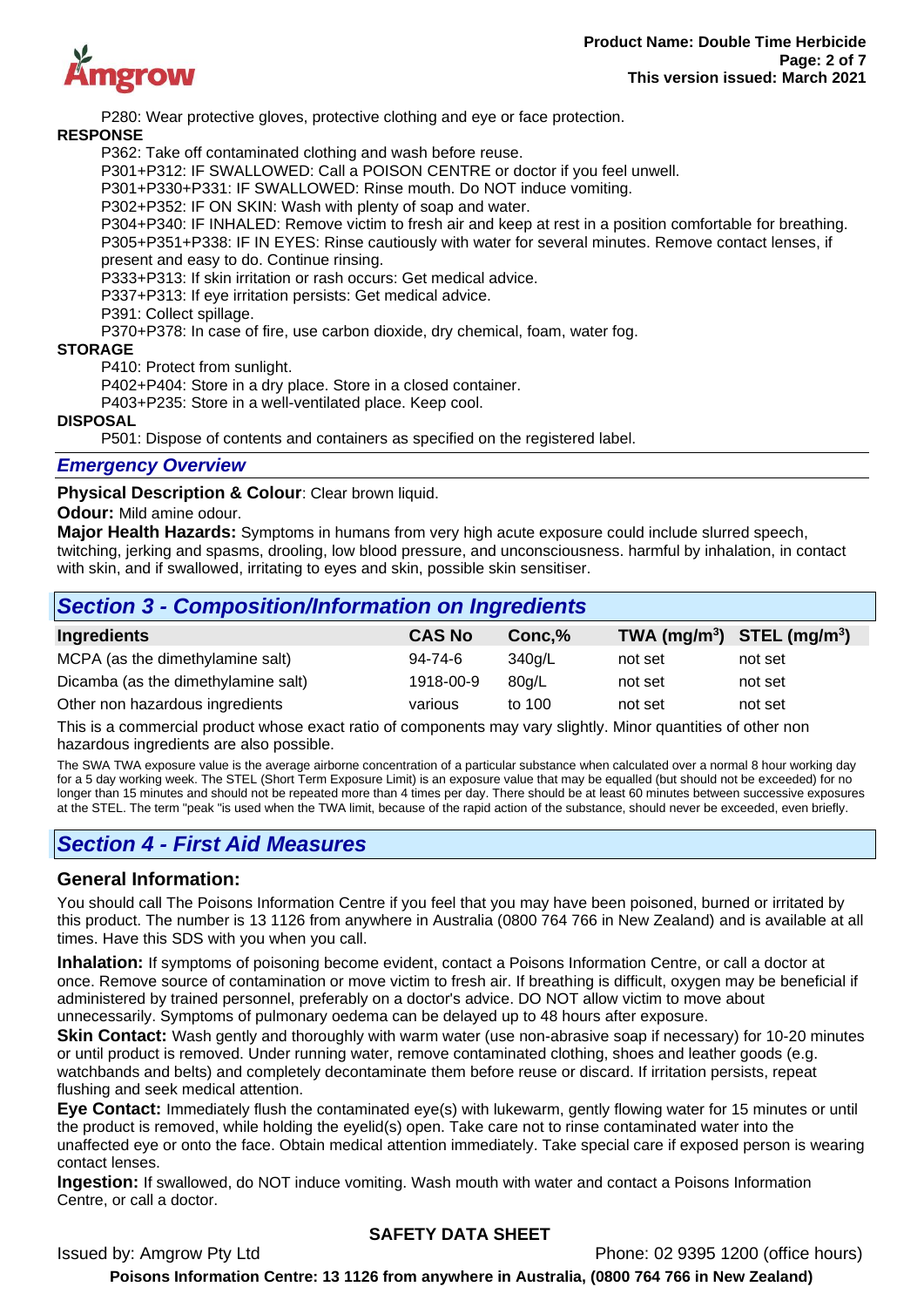

# *Section 5 - Fire Fighting Measures*

**Fire and Explosion Hazards**: The major hazard in fires is usually inhalation of heated and toxic or oxygen deficient (or both), fire gases. There is no risk of an explosion from this product under normal circumstances if it is involved in a fire.

This product is likely to decompose only after heating to dryness, followed by further strong heating. Fire decomposition products from this product are likely to be irritating if inhaled.

**Extinguishing Media:** In case of fire, use carbon dioxide, dry chemical, foam, water fog.

|                                  | Fire Fighting: If a significant quantity of this product is involved in a fire, call the fire brigade. |
|----------------------------------|--------------------------------------------------------------------------------------------------------|
| Flash point:                     | Does not burn.                                                                                         |
| <b>Upper Flammability Limit:</b> | Does not burn.                                                                                         |
| <b>Lower Flammability Limit:</b> | Does not burn.                                                                                         |
| <b>Autoignition temperature:</b> | Not applicable - does not burn.                                                                        |
| <b>Flammability Class:</b>       | Does not burn.                                                                                         |
|                                  |                                                                                                        |

# *Section 6 - Accidental Release Measures*

**Accidental release:** In the event of a major spill, prevent spillage from entering drains or water courses. Wear full protective clothing including eye/face protection. All skin areas should be covered. See below under Personal Protection regarding Australian Standards relating to personal protective equipment. Suitable materials for protective clothing include rubber, PVC. Eye/face protective equipment should comprise as a minimum, protective goggles. If there is a significant chance that vapours or mists are likely to build up in the cleanup area, we recommend that you use a respirator. Usually, no respirator is necessary when using this product. However, if you have any doubts consult the Australian Standard mentioned below (section 8). Otherwise, not normally necessary.

Stop leak if safe to do so, and contain spill. Absorb onto sand, vermiculite or other suitable absorbent material. If spill is too large or if absorbent material is not available, try to create a dike to stop material spreading or going into drains or waterways. Sweep up and shovel or collect recoverable product into labelled containers for recycling or salvage, and dispose of promptly. Recycle containers wherever possible after careful cleaning. Refer to product label for specific instructions. After spills, wash area preventing runoff from entering drains. If a significant quantity of material enters drains, advise emergency services. Full details regarding disposal of used containers, spillage and unused material may be found on the label. If there is any conflict between this SDS and the label, instructions on the label prevail. Ensure legality of disposal by consulting regulations prior to disposal. Thoroughly launder protective clothing before storage or re-use. Advise laundry of nature of contamination when sending contaminated clothing to laundry.

# *Section 7 - Handling and Storage*

**Handling:** Keep exposure to this product to a minimum, and minimise the quantities kept in work areas. Check Section 8 of this SDS for details of personal protective measures, and make sure that those measures are followed. The measures detailed below under "Storage" should be followed during handling in order to minimise risks to persons using the product in the workplace. Also, avoid contact or contamination of product with incompatible materials listed in Section 10.

**Storage:** Protect this product from light. Store in the closed original container in a dry, cool, well-ventilated area out of direct sunlight. Make sure that the product does not come into contact with substances listed under "Incompatibilities" in Section 10. Some liquid preparations settle or separate on standing and may require stirring before use. Check packaging - there may be further storage instructions on the label.

# *Section 8 - Exposure Controls and Personal Protection*

The following Australian Standards will provide general advice regarding safety clothing and equipment: Respiratory equipment: **AS/NZS 1715**, Protective Gloves: **AS 2161**, Occupational Protective Clothing: AS/NZS 4501 set 2008, Industrial Eye Protection: **AS1336** and **AS/NZS 1337**, Occupational Protective Footwear: **AS/NZS2210**.

#### **SWA Exposure Limits TWA (mg/m<sup>3</sup>**

**) STEL (mg/m<sup>3</sup> )** Exposure limits have not been established by SWA for any of the significant ingredients in this product.

The ADI for MCPA is set at 0.01mg/kg/day. The corresponding NOEL is set at 1.1mg/kg/day.

The ADI for Dicamba is set at 0.03mg/kg/day. The corresponding NOEL is set at 3mg/kg/day. ADI means Acceptable Daily Intake; NOEL means No-observable-effect-level. Data from Australian ADI List, June 2014.

No special equipment is usually needed when occasionally handling small quantities. The following instructions are for bulk handling or where regular exposure in an occupational setting occurs without proper containment systems.

## **SAFETY DATA SHEET**

Issued by: Amgrow Pty Ltd Phone: 02 9395 1200 (office hours) **Poisons Information Centre: 13 1126 from anywhere in Australia, (0800 764 766 in New Zealand)**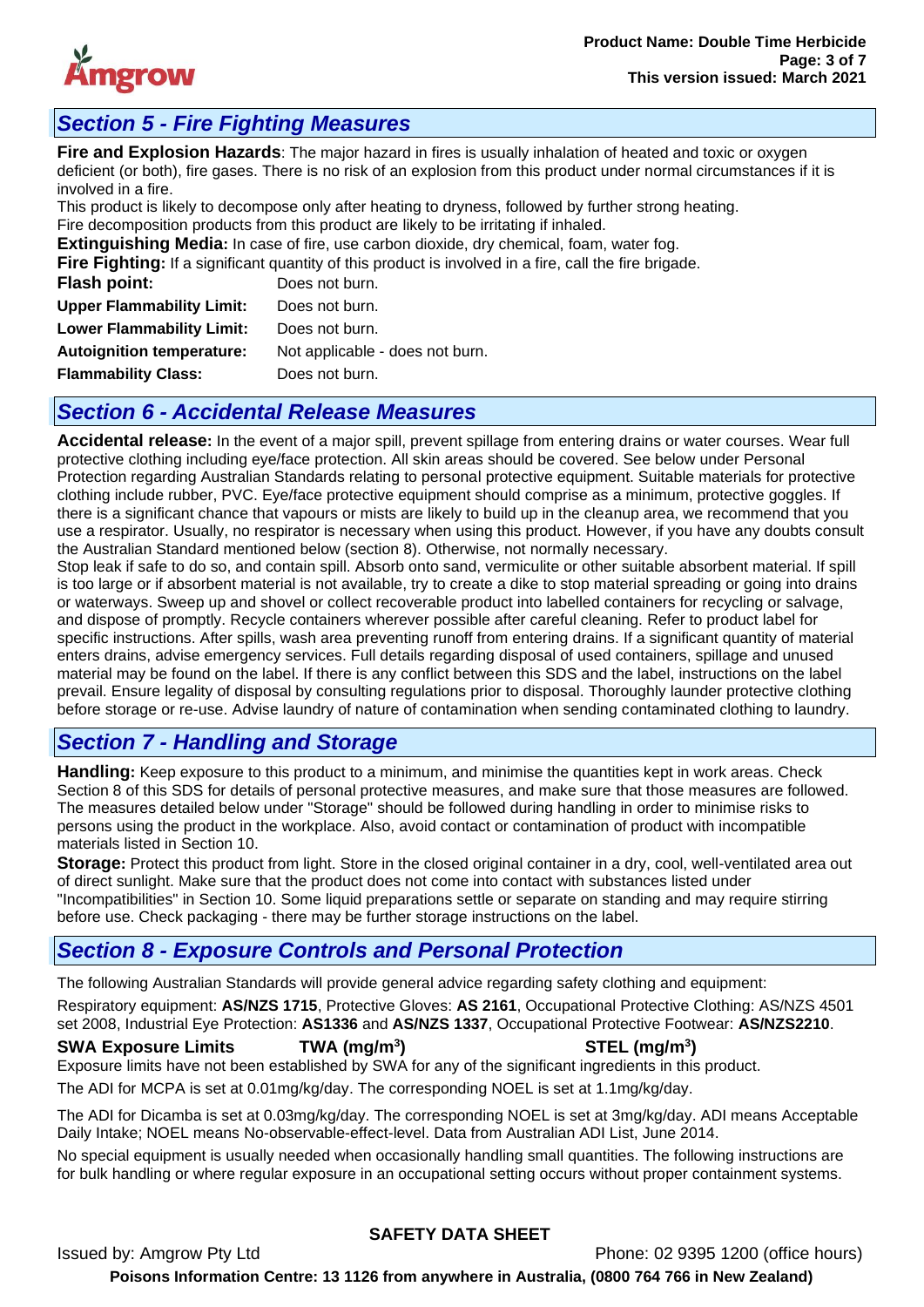

**Ventilation:** This product should only be used in a well ventilated area. If natural ventilation is inadequate, use of a fan is suggested.

**Eye Protection:** Protective glasses or goggles should be worn when this product is being used. Failure to protect your eyes may cause them harm. Emergency eye wash facilities are also recommended in an area close to where this product is being used.

**Skin Protection:** If you believe you may have a sensitisation to this product or any of its declared ingredients, you should prevent skin contact by wearing impervious gloves, clothes and, preferably, apron. Make sure that all skin areas are covered. See below for suitable material types.

**Protective Material Types:** We suggest that protective clothing be made from the following materials: rubber, PVC.

**Respirator:** Usually, no respirator is necessary when using this product. However, if you have any doubts consult the Australian Standard mentioned above. Otherwise, not normally necessary.

Eyebaths or eyewash stations and safety deluge showers should, if practical, be provided near to where this product is being handled commercially.

# *Section 9 - Physical and Chemical Properties:*

| <b>Physical Description &amp; colour:</b> | Clear brown liquid.                       |
|-------------------------------------------|-------------------------------------------|
| Odour:                                    | Mild amine odour.                         |
| <b>Boiling Point:</b>                     | Approximately 100°C at 100kPa.            |
| <b>Freezing/Melting Point:</b>            | Below 0°C.                                |
| <b>Volatiles:</b>                         | Water component.                          |
| <b>Vapour Pressure:</b>                   | 2.37 kPa at 20°C (water vapour pressure). |
| <b>Vapour Density:</b>                    | As for water.                             |
| <b>Specific Gravity:</b>                  | 1.112                                     |
| <b>Water Solubility:</b>                  | Completely soluble in water.              |
| pH:                                       | No data.                                  |
| <b>Volatility:</b>                        | No data.                                  |
| <b>Odour Threshold:</b>                   | No data.                                  |
| <b>Evaporation Rate:</b>                  | As for water.                             |
| <b>Coeff Oil/water Distribution:</b>      | No data                                   |
| <b>Autoignition temp:</b>                 | Not applicable - does not burn.           |

# *Section 10 - Stability and Reactivity*

**Reactivity:** This product is unlikely to react or decompose under normal storage conditions. However, if you have any doubts, contact the supplier for advice on shelf life properties.

**Conditions to Avoid:** Protect this product from light. Store in the closed original container in a dry, cool, wellventilated area out of direct sunlight.

**Incompatibilities:** bases, oxidising agents, zinc, tin, aluminium and their alloys.

**Fire Decomposition:** This product is likely to decompose only after heating to dryness, followed by further strong heating. Combustion forms carbon dioxide, and if incomplete, carbon monoxide and possibly smoke. Water is also formed. May form nitrogen and its compounds, and under some circumstances, oxides of nitrogen. Occasionally hydrogen cyanide gas in reducing atmospheres. May form hydrogen chloride gas, other compounds of chlorine. Carbon monoxide poisoning produces headache, weakness, nausea, dizziness, confusion, dimness of vision, disturbance of judgment, and unconsciousness followed by coma and death.

**Polymerisation:** This product will not undergo polymerisation reactions.

# *Section 11 - Toxicological Information*

**Toxicity:** An information profile for MCPA is available at http://extoxnet.orst.edu/pips/ghindex.html **Acute toxicity:** MCPA acid is harmful via ingestion, with reported oral LD<sub>50</sub> values for the technical product in rats ranging from 700 mg/kg to 1160 mg/kg and ranging in mice from 550 to 800 mg/kg. It is harmful via the dermal route as well, with reported dermal LD<sub>50</sub> values ranging from greater than 1000 mg/kg in rats to greater than 4000 mg/kg in rabbits.

**Chronic toxicity:** Dietary levels of approximately 50 mg/kg/day and 125 mg/kg/day over 7 months caused reduced feeding rates and retarded growth rates in rats. White blood cell counts and ratios were not affected, but some reductions in red blood cell counts and haemoglobin did appear to be associated with exposure to MCPA at oral dose levels of approximately 20 mg/kg/day. In the same study, oral doses of approximately 5 mg/kg/day caused increased relative kidney weights, and oral doses of approximately 20 mg/kg/day caused increased relative liver weights.

## **SAFETY DATA SHEET**

Issued by: Amgrow Pty Ltd Phone: 02 9395 1200 (office hours)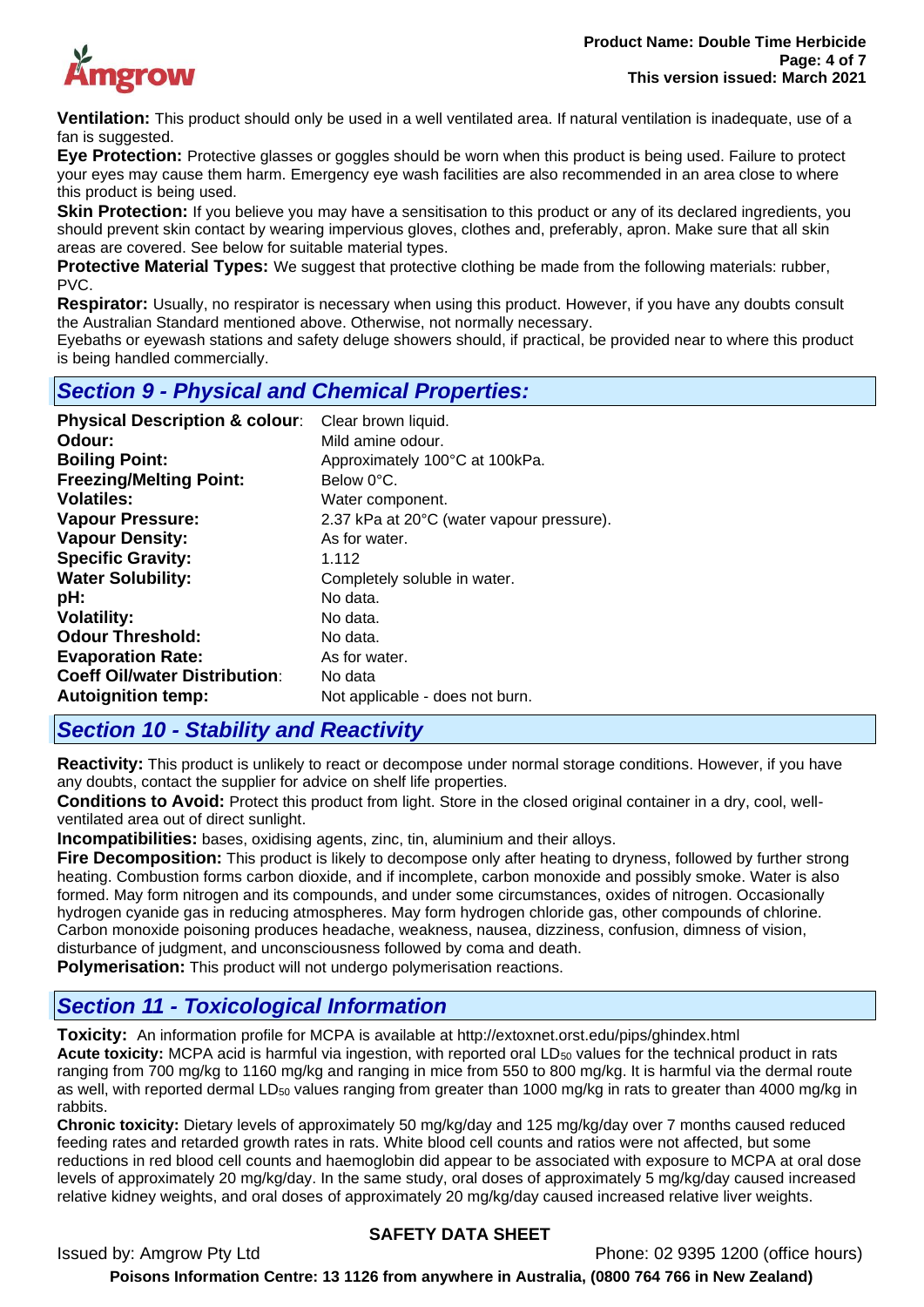

Another study in rats showed no effects on kidney or liver weights over an unspecified period at oral doses of 60 mg/kg/day, but oral doses of 150 mg/kg/day did cause reversible increases in these weights over a course of 3 months. Very high dermal doses of 500 mg/kg/day caused reduced body weight, and even higher dermal doses of 1000 and 2000 mg/kg/day resulted in increased mortality and observable changes in liver, kidney, spleen, and thymus tissue.

**Reproductive effects:** A two-generation rat study at doses of up to 15 mg/kg/day affected reproductive function. It is unlikely that humans will experience these effects under normal exposure conditions.

**Teratogenic effects:** Offspring of pregnant rats fed low to moderate doses of MCPA (20 to 125 mg/kg) on days 6 to 15 of gestation, had no birth defects. Teratogenic effects in humans are unlikely at expected exposure levels. **Mutagenic effects:** MCPA is reportedly weakly mutagenic to bone marrow and ovarian cells of hamsters, but negative results were reported for other mutagenic tests. It appears that the compound poses little or no mutagenic risk.

**Carcinogenic effects:** All of the available evidence on MCPA indicates that the compound does not cause cancer. Forestry and agricultural workers occupationally exposed to MCPA in Sweden did not show increased cancer incidence.

**Organ toxicity:** Target organs identified in animal studies include the liver, kidneys, spleen and thymus. Farm worker exposure has resulted in reversible anaemia, muscular weakness, digestive problems, and slight liver damage. **Fate in humans and animals:** MCPA is rapidly absorbed and eliminated from mammalian systems. Rats eliminated nearly all of a single oral dose within 24 hours, mostly though urine with little or no metabolism. Humans excreted about half of a 5 mg dose in the urine within a few days. No residues were found after day 5. There is no data to hand indicating any particular target organs.

## *Classification of Hazardous Ingredients*

Ingredient **Risk Phrases** 

MCPA (as The Dimethylamine Salt) Conc>=25%: Xn; R20/21/22

- Acute toxicity category 4
- Skin irritation category 2
- Hazardous to the aquatic environment (acute) category 1
- Hazardous to the aquatic environment (chronic) category 1
- Dicamba (as The Dimethylamine Salt) No risk phrases at concentrations found in this product
	- Acute toxicity category 4
	- Hazardous to the aquatic environment (chronic) category 3

#### *Potential Health Effects*

## **Inhalation:**

**Short Term Exposure:** Available data shows that this product is harmful, but symptoms are not available. In addition product may be mildly irritating, although unlikely to cause anything more than mild transient discomfort. **Long Term Exposure:** No data for health effects associated with long term inhalation.

## **Skin Contact:**

**Short Term Exposure:** Available data shows that this product is harmful, but symptoms are not available. In addition product is a skin irritant. Symptoms may include itchiness and reddening of contacted skin. Other symptoms may also become evident, but all should disappear once exposure has ceased.

**Long Term Exposure:** No data for health effects associated with long term skin exposure.

## **Eye Contact:**

**Short Term Exposure:** This product is an eye irritant. Symptoms may include stinging and reddening of eyes and watering which may become copious. Other symptoms may also become evident. If exposure is brief, symptoms should disappear once exposure has ceased. However, lengthy exposure or delayed treatment may cause permanent damage.

**Long Term Exposure:** No data for health effects associated with long term eye exposure.

## **Ingestion:**

**Short Term Exposure:** Significant oral exposure is considered to be unlikely. Available data shows that this product is harmful, but symptoms are not available. However, this product is an oral irritant. Symptoms may include burning sensation and reddening of skin in mouth and throat. Other symptoms may also become evident, but all should disappear once exposure has ceased.

**Long Term Exposure:** No data for health effects associated with long term ingestion.

## **Carcinogen Status:**

**SWA:** No significant ingredient is classified as carcinogenic by SWA.

## **SAFETY DATA SHEET**

Issued by: Amgrow Pty Ltd Phone: 02 9395 1200 (office hours)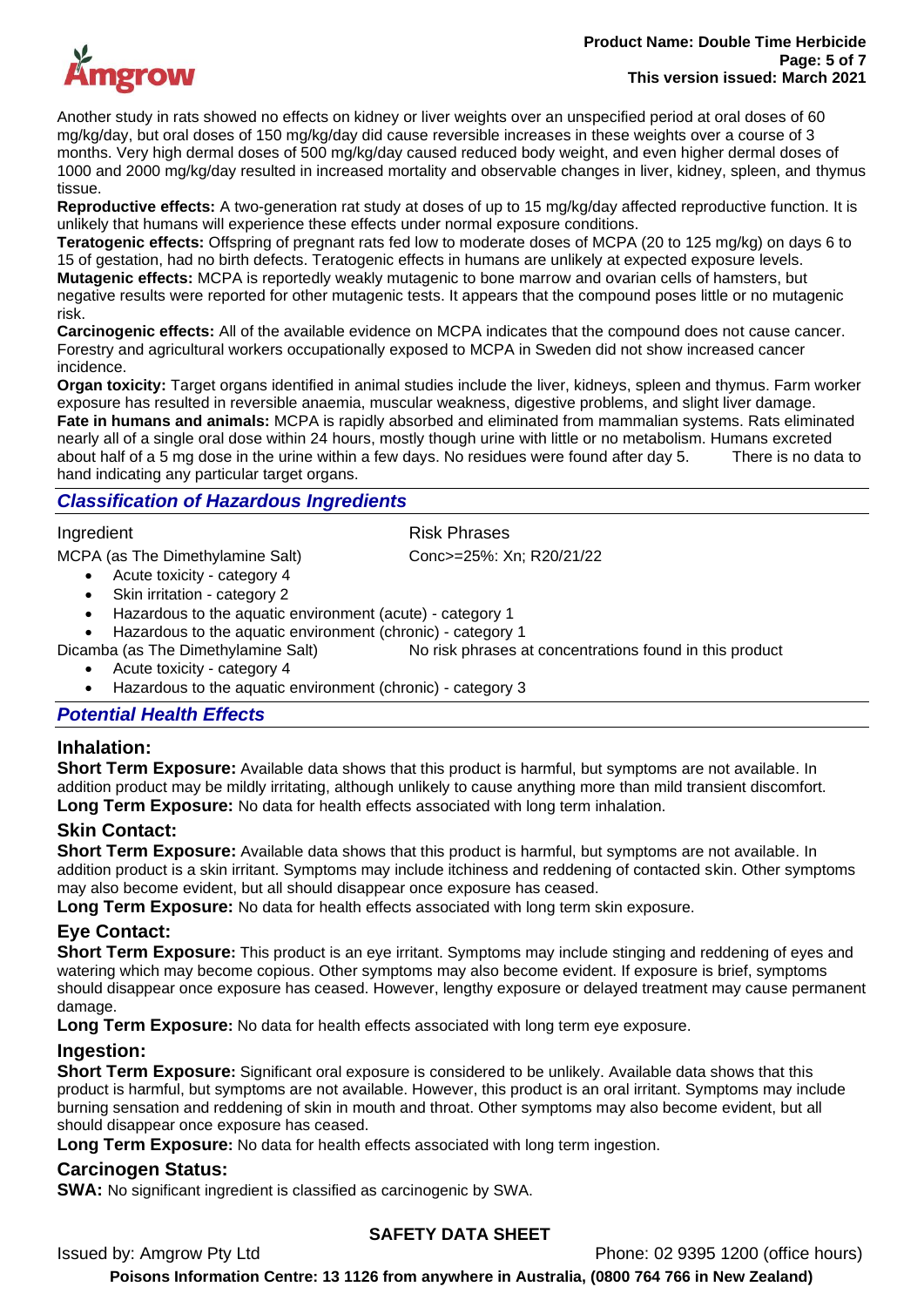

**NTP:** No significant ingredient is classified as carcinogenic by NTP. **IARC:** No significant ingredient is classified as carcinogenic by IARC.

# *Section 12 - Ecological Information*

Very toxic to aquatic organisms, may cause long-term adverse effects to the aquatic environment. This product is not readily biodegradable.

**Effects on birds:** MCPA is moderately toxic to wildfowl; the LD<sub>50</sub> of MCPA in bobwhite quail is 377 mg/kg.

**Effects on aquatic organisms:** MCPA is only slightly toxic to freshwater fish, with reported LC<sub>50</sub> values ranging from 117 to 232 mg/L in rainbow trout. MCPA is practically nontoxic to freshwater invertebrates, and estuarine and marine organisms.

**Effects on other organisms:** It is nontoxic to bees, with a reported oral LD<sub>50</sub> of 104µg/bee. **Environmental Fate:** 

**Breakdown in soil and groundwater:** MCPA and its formulations are rapidly degraded by soil microorganisms and it has low persistence, with a reported field half-life of 14 days to 1 month, depending on soil moisture and soil organic matter. MCPA and its formulations show little affinity for soil.

**Breakdown in water:** It is relatively stable to light breakdown, but can be rapidly broken down by microorganisms. In rice paddy water, MCPA is almost totally degraded by aquatic microorganisms in under 2 weeks.

**Breakdown in vegetation:** MCPA is readily absorbed and translocated in most plants. It is actively broken down in plants, the major metabolite being 2-methyl-4-chlorophenol.

# *Section 13 - Disposal Considerations*

**Disposal:** Special help is available for the disposal of Agricultural Chemicals. The product label will give general advice regarding disposal of small quantities, and how to cleanse containers. However, for help with the collection of unwanted rural chemicals, contact ChemClear 1800 008 182 http://www.chemclear.com.au/ and for help with the disposal of empty drums, contact DrumMuster http://www.drummuster.com.au/ where you will find contact details for your area.

# *Section 14 - Transport Information*

**UN Number:** This product is not classified as a Dangerous Good by ADG, IATA or IMDG/IMSBC criteria. No special transport conditions are necessary unless required by other regulations.

# *Section 15 - Regulatory Information*

**AICS:** All of the significant ingredients in this formulation are compliant with NICNAS regulations. The following ingredients: MCPA, Dicamba, are mentioned in the SUSMP.

# *Section 16 - Other Information*

**This SDS contains only safety-related information. For other data see product literature.**

## **Acronyms:**

| <b>ADG Code</b><br><b>AICS</b><br><b>SWA</b> | Australian Code for the Transport of Dangerous Goods by Road and Rail (7 <sup>th</sup> edition)<br>Australian Inventory of Chemical Substances<br>Safe Work Australia, formerly ASCC and NOHSC                                                                                     |
|----------------------------------------------|------------------------------------------------------------------------------------------------------------------------------------------------------------------------------------------------------------------------------------------------------------------------------------|
| <b>CAS number</b>                            | <b>Chemical Abstracts Service Registry Number</b>                                                                                                                                                                                                                                  |
| <b>Hazchem Code</b>                          | Emergency action code of numbers and letters that provide information to emergency<br>services especially fire fighters                                                                                                                                                            |
| <b>IARC</b>                                  | International Agency for Research on Cancer                                                                                                                                                                                                                                        |
| <b>NOS</b>                                   | Not otherwise specified                                                                                                                                                                                                                                                            |
| <b>NTP</b>                                   | National Toxicology Program (USA)                                                                                                                                                                                                                                                  |
| <b>R-Phrase</b>                              | <b>Risk Phrase</b>                                                                                                                                                                                                                                                                 |
| <b>SUSMP</b>                                 | Standard for the Uniform Scheduling of Medicines & Poisons                                                                                                                                                                                                                         |
| <b>UN Number</b>                             | <b>United Nations Number</b>                                                                                                                                                                                                                                                       |
|                                              | THIS SDS SUMMARISES OUR BEST KNOWLEDGE OF THE HEALTH AND SAFETY HAZARD INFORMATION OF THE PRODUCT AND HOW<br>TO SAFELY HANDLE AND USE THE PRODUCT IN THE WORKPLACE. EACH USER MUST REVIEW THIS SDS IN THE CONTEXT OF HOW<br>THE PRODUCT WILL BE HANDLED AND USED IN THE WORKPLACE. |

IF CLARIFICATION OR FURTHER INFORMATION IS NEEDED TO ENSURE THAT AN APPROPRIATE RISK ASSESSMENT CAN BE MADE, THE USER SHOULD CONTACT THIS COMPANY SO WE CAN ATTEMPT TO OBTAIN ADDITIONAL INFORMATION FROM OUR SUPPLIERS OUR RESPONSIBILITY FOR PRODUCTS SOLD IS SUBJECT TO OUR STANDARD TERMS AND CONDITIONS, A COPY OF WHICH IS SENT TO OUR CUSTOMERS AND IS ALSO AVAILABLE ON REQUEST.

# **SAFETY DATA SHEET**

Issued by: Amgrow Pty Ltd Phone: 02 9395 1200 (office hours)